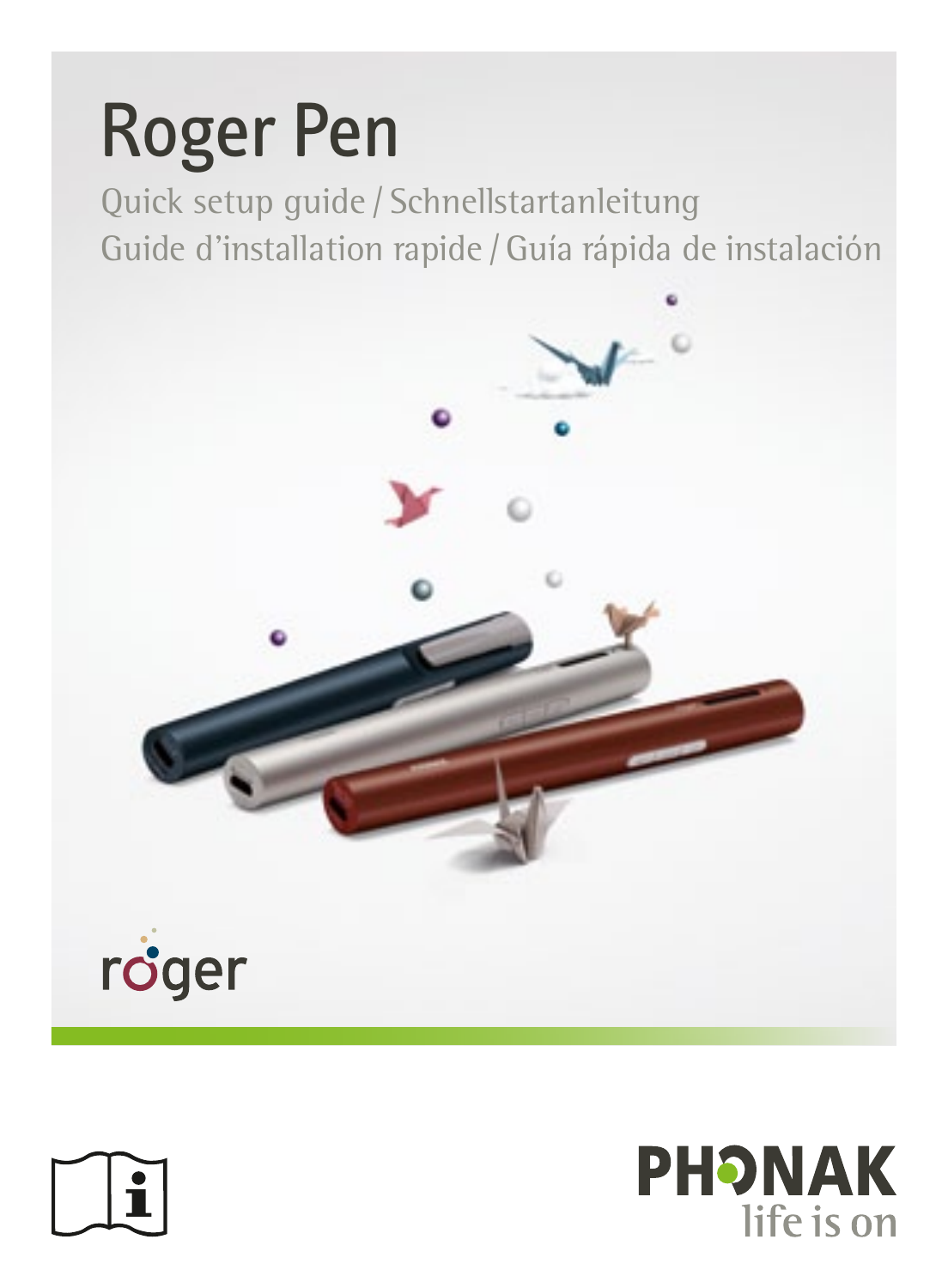

Components Komponenten Composants Componentes

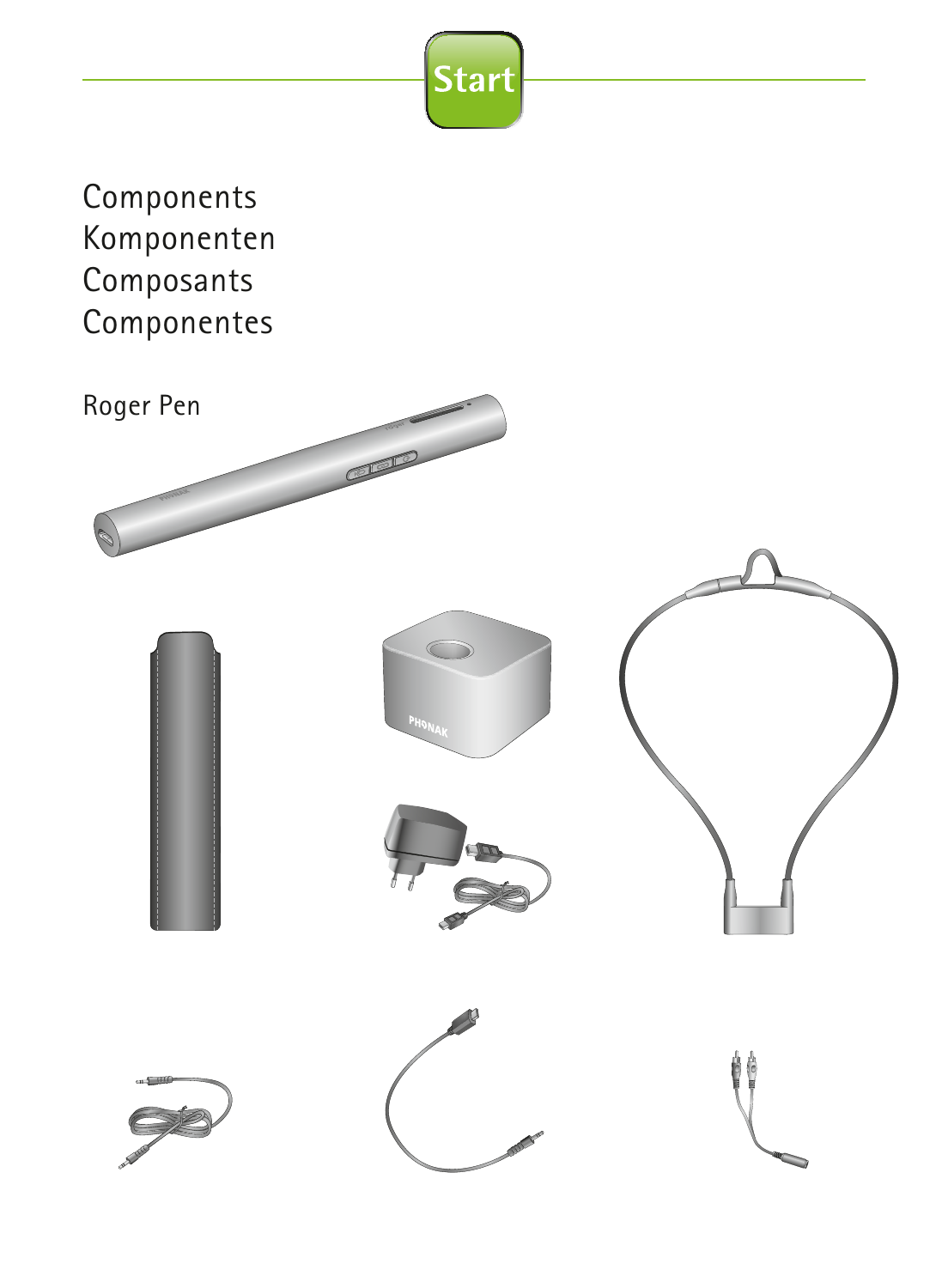

Setting up the docking station Docking Station einrichten Mise en place de la station d'accueil Configuración de la base de conexión



B

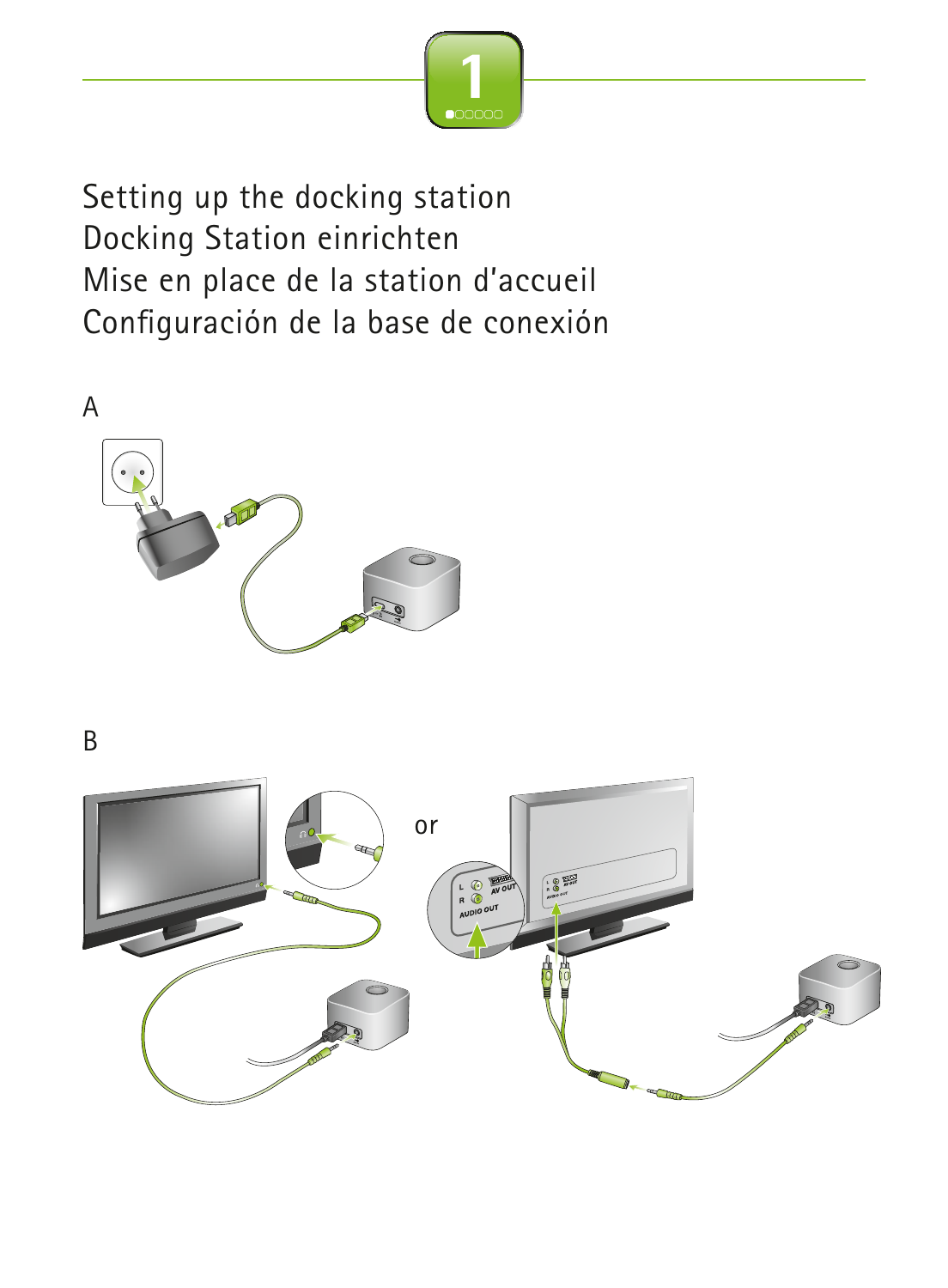

Charging Roger Pen Roger Pen aufladen Charger Roger Pen Cargar el Roger Pen





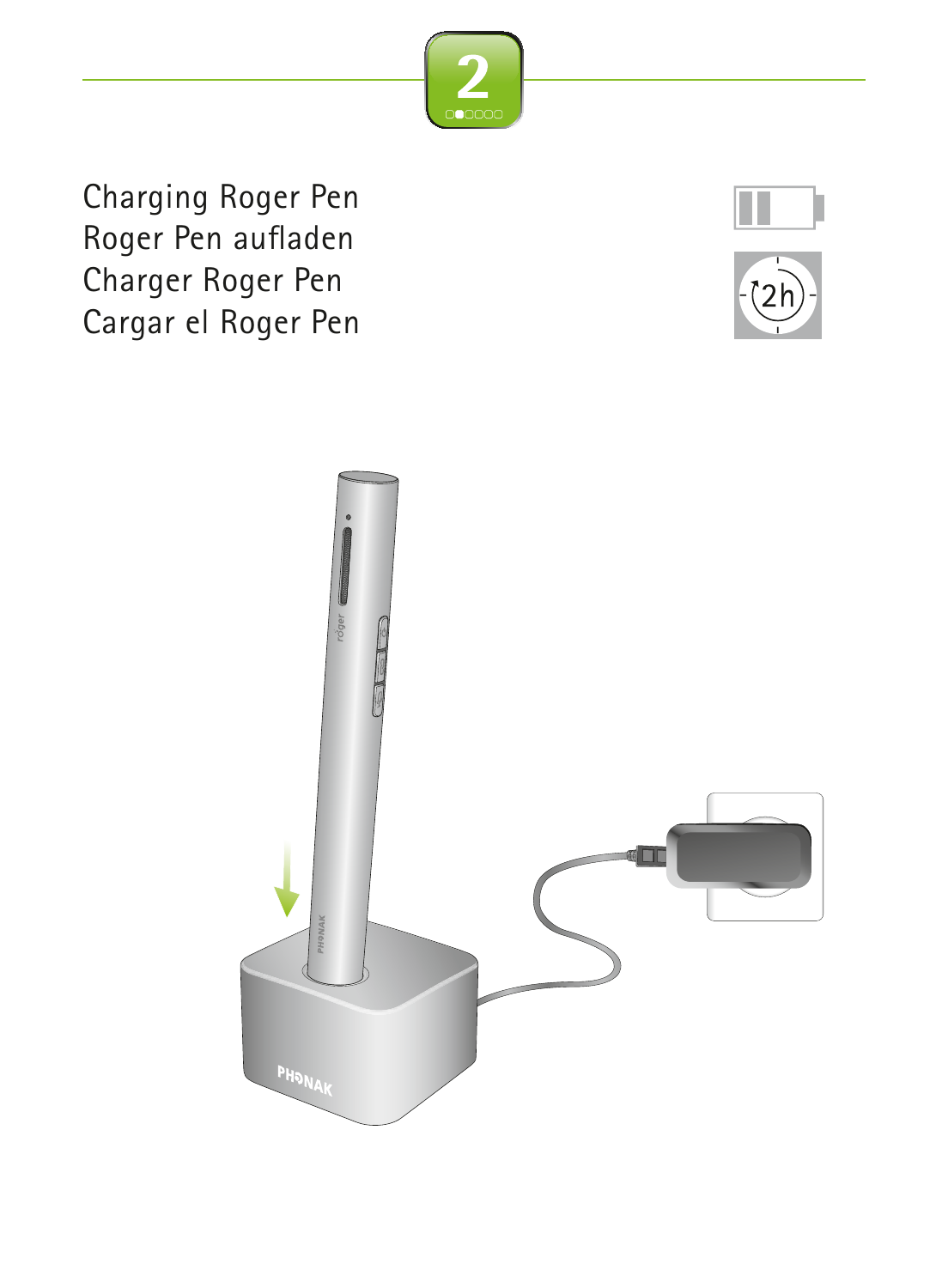

Switching on Roger Pen Roger Pen einschalten Mettre en marche Roger Pen Encender el Roger Pen

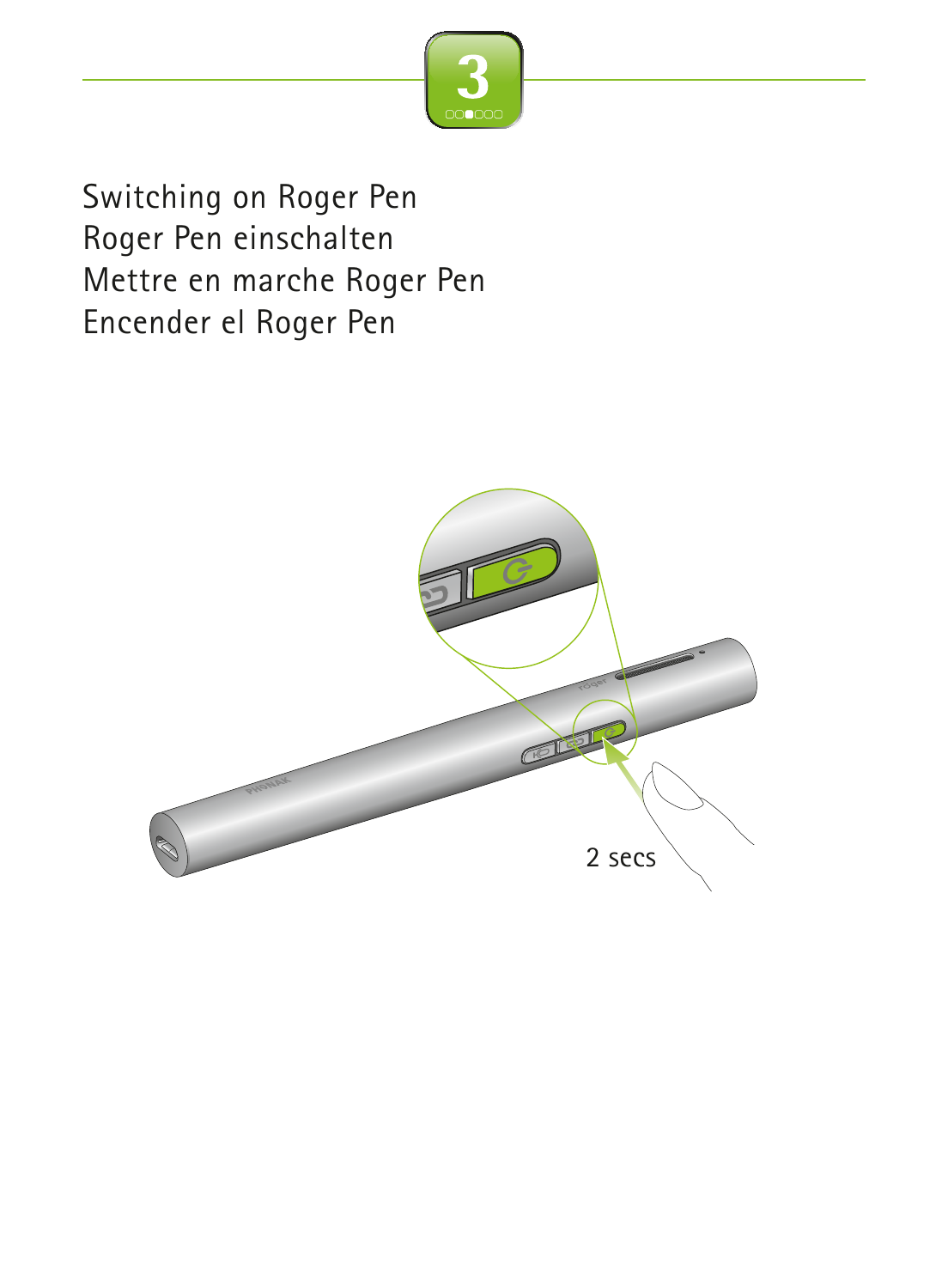

Connecting to your Roger receiver Verbinden Sie Roger Pen mit Ihren Roger-Empfängern Connecter Roger Pen à votre récepteur Roger Conecte Roger Pen con su receptor Roger





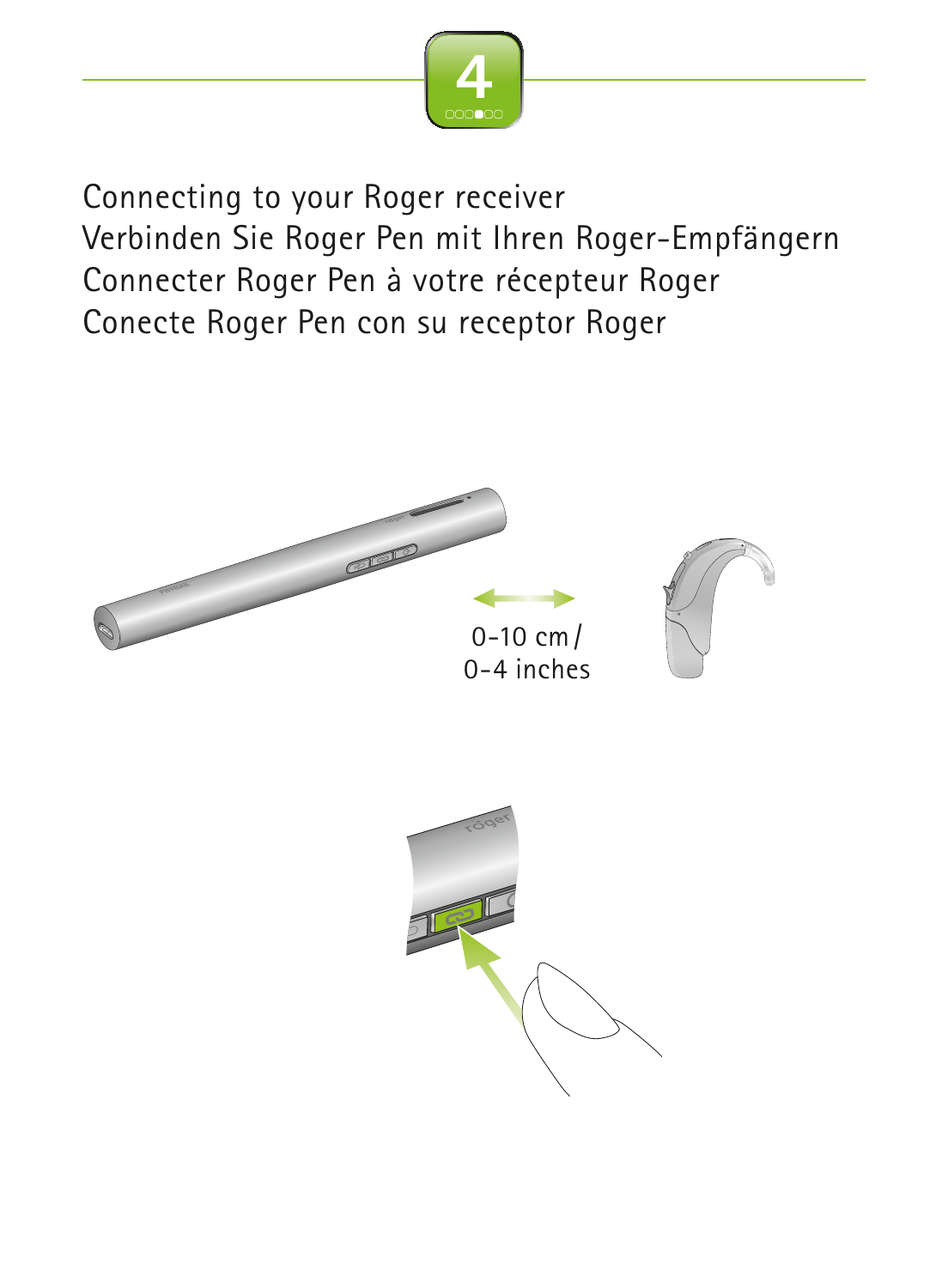

Microphone usage Als Mikrofon verwenden Utilisation comme microphone Uso como micrófono







or

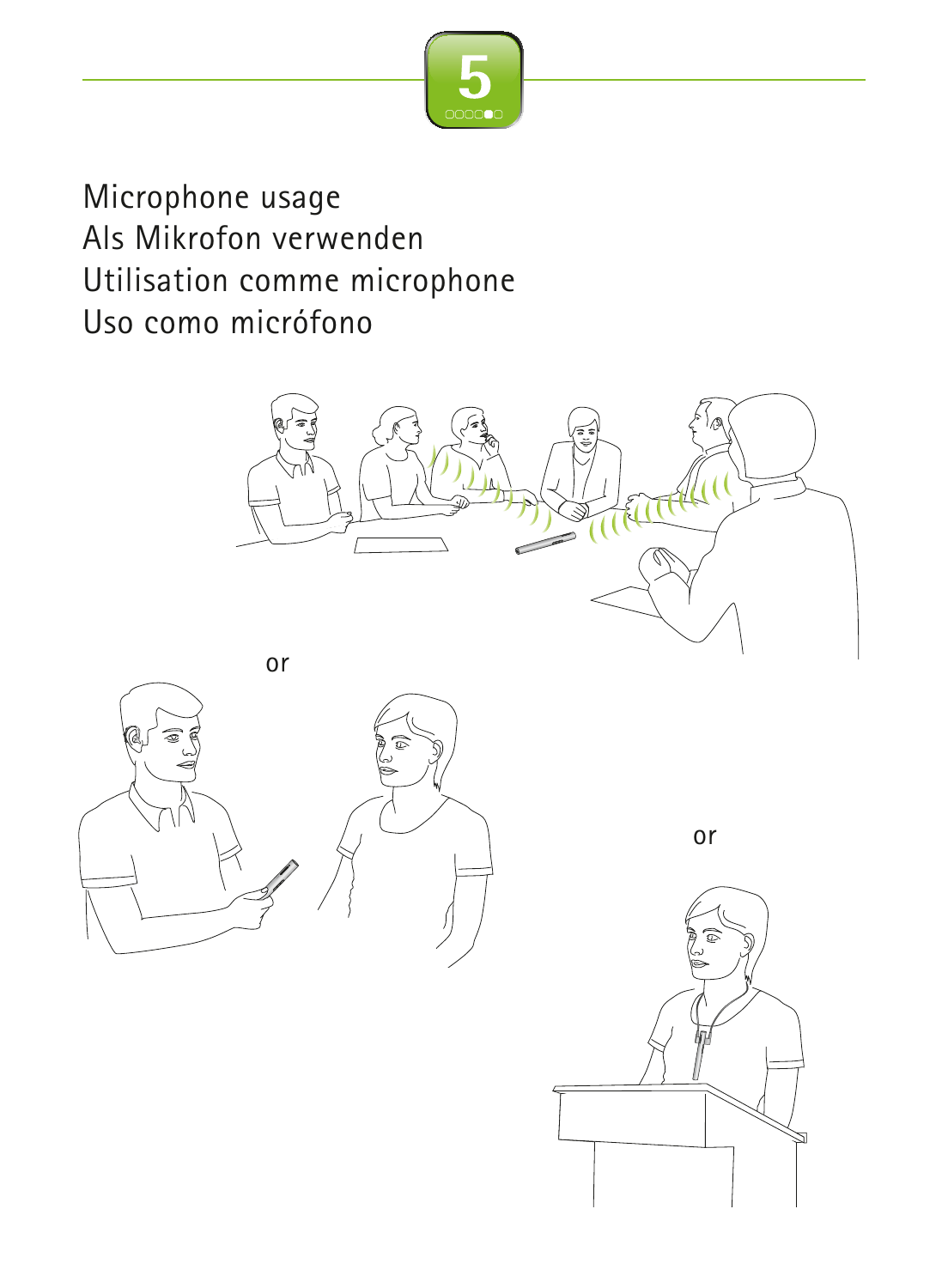

Listening to a multimedia device Verbinden mit einem Multimediagerät Connection à un appareil multimédia Conexión a un dispositivo multimedia A B or or

Switch your multimedia device on and press play/start

Schalten Sie nun Ihr Multimediagerät ein und spielen Sie das Audiosignal ab Mettre en marche votre appareil multimédia et presser play /start Encienda el dispositivo multimedia y pulse play/start

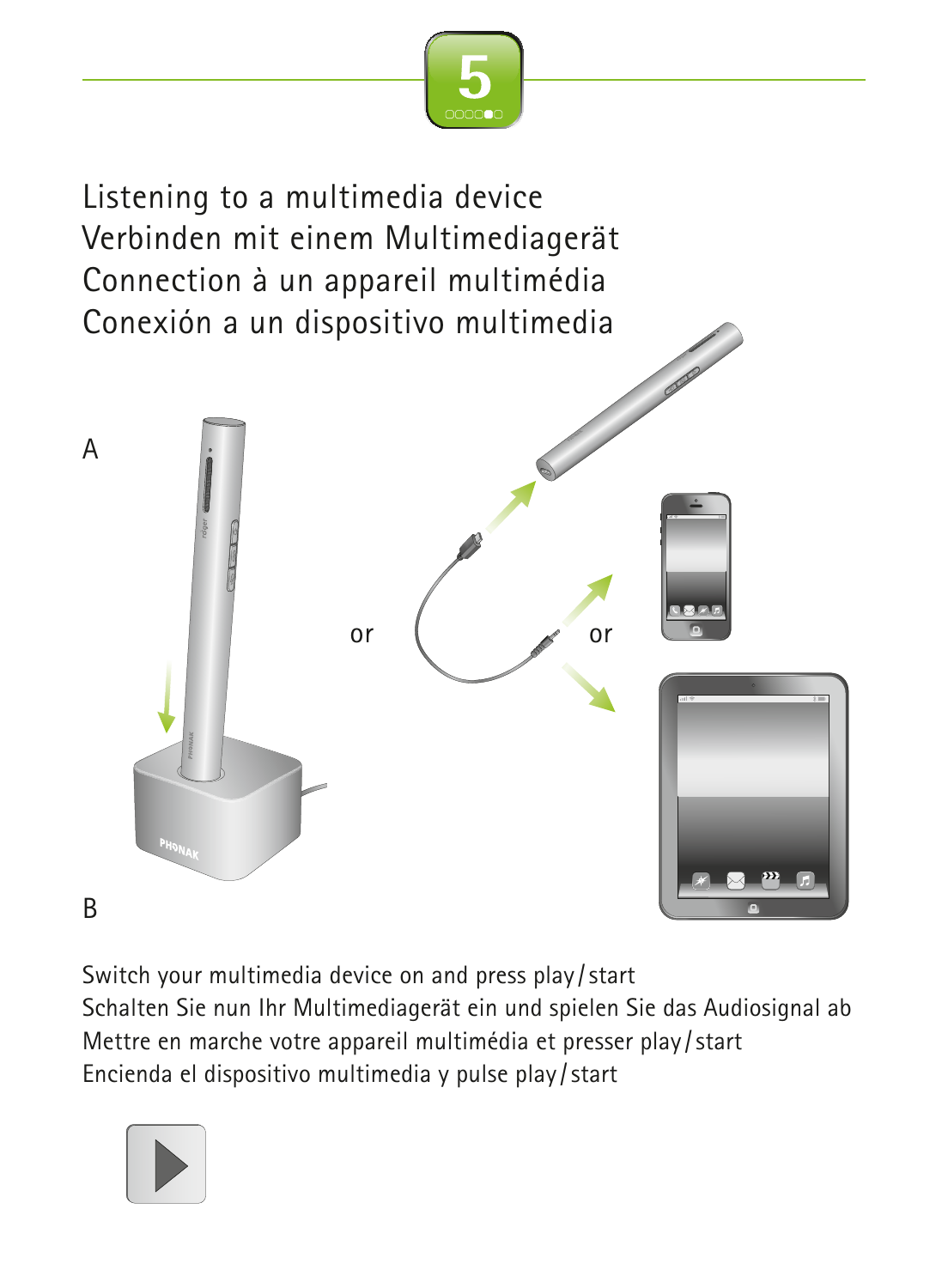

Connecting Roger Pen to a cell phone Roger Pen mit einem Mobiltelefon verbinden Connecter Roger Pen à un téléphone portable Conexión de Roger Pen con un teléfono móvil









## $\Gamma$

Search for Bluetooth devices, select Roger Pen and enter code '0000'

Nach Bluetooth Gerät suchen, Roger Pen auswählen und Zahl '0000' eingeben

Rechercher les appareils Bluetooth, sélectionner Roger Pen et entrer le code '0000'

Busque dispositivos Bluetooth, seleccione Roger Pen e introduzca el código '0000'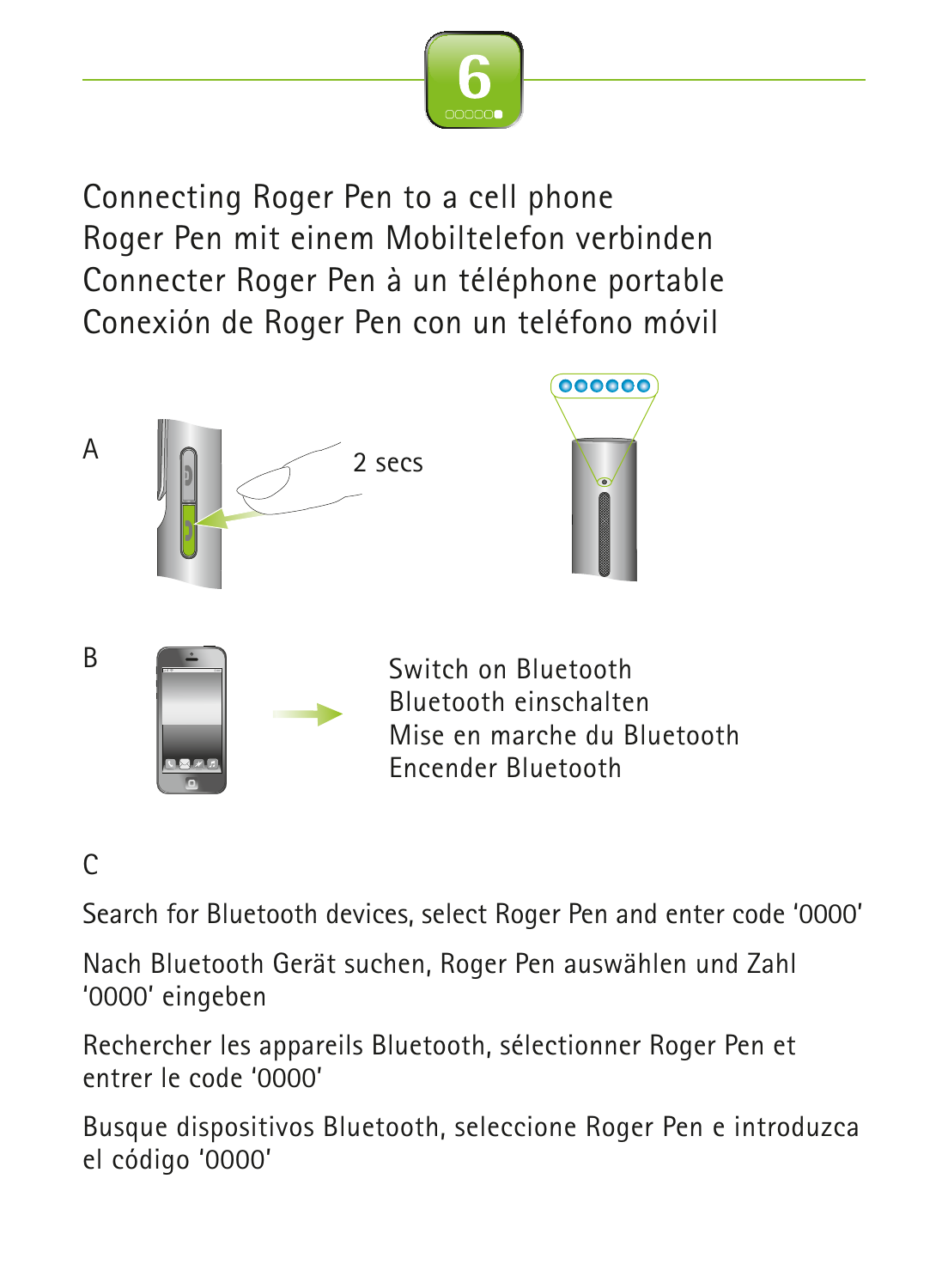

The Roger Pen User Guide provides more detailed usage information.

Die Roger Pen Gebrauchsanweisung informiert detailliert über die Anwendungsmöglichkeiten.

Le mode d'emploi Roger Pen vous donnera des informations détaillées sur l'utilisation.

Las instrucciones de uso del Roger Pen le darán una información más detallada sobre su uso.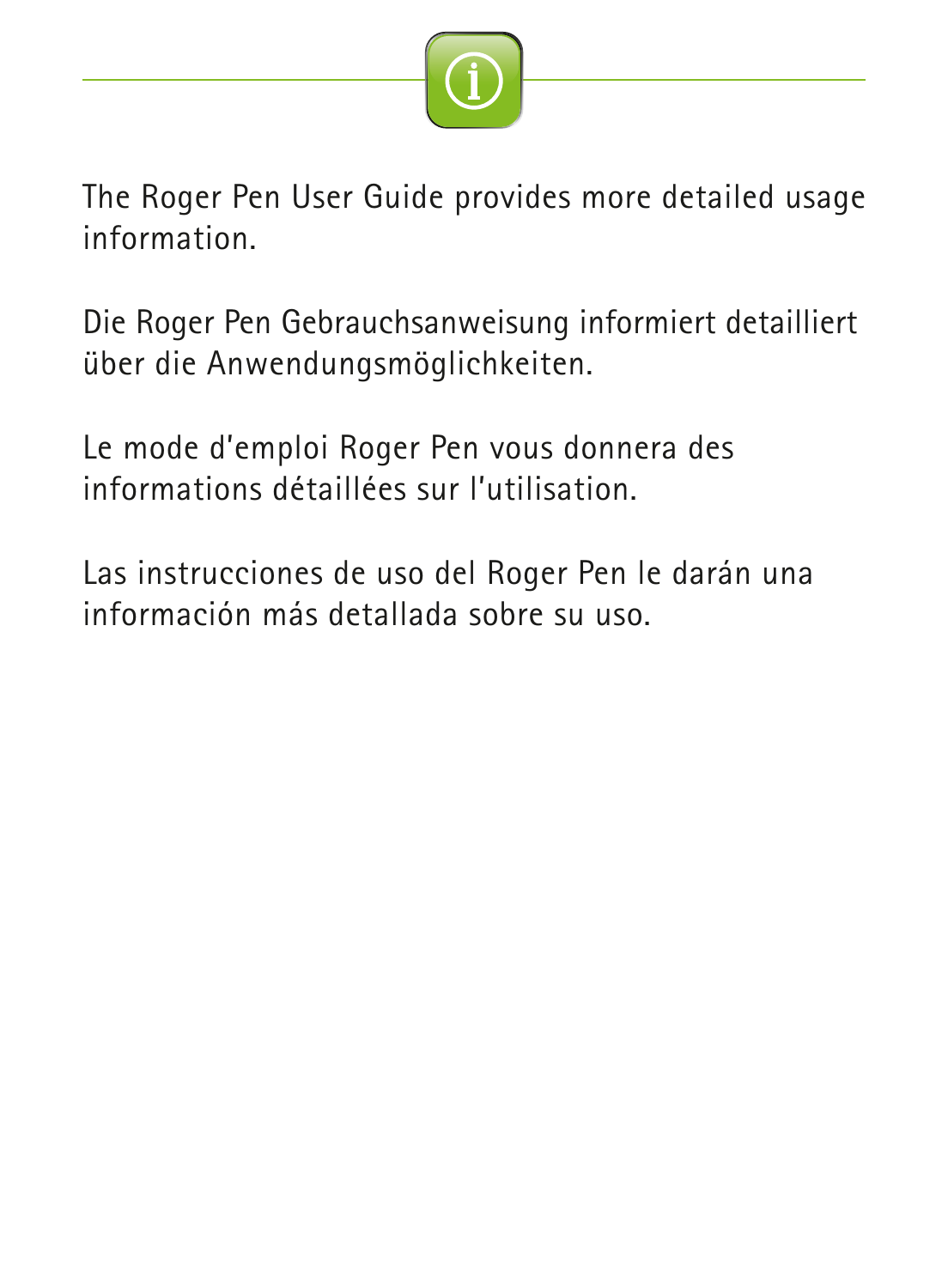

Indicator light (LED status) Optische Anzeige (LED-Status) Témoin lumineux (LED status) Indicador de luminoso (LED status)

|     | Mute / Stumm / Mode sourdine / Mode silencia                                                                                                               |
|-----|------------------------------------------------------------------------------------------------------------------------------------------------------------|
|     | Active phone call/Aktiver Anruf/<br>Appel téléphonique actif/Llamada activa                                                                                |
|     | Charging / Aufladen / Chargement / Cargar                                                                                                                  |
|     | Fully charged / Voll geladen /<br>Complètement chargé/Completamente cargado                                                                                |
|     | No connection to primary microphone<br>Switch on your primary microphone                                                                                   |
|     | Keine Verbindung zum Hauptmikrofon<br>Schalten Sie das Hauptmikrofon ein                                                                                   |
|     | Pas de connexion au microphone principal<br>Allumez votre microphone principal                                                                             |
|     | No hay conexión con el micrófono principal<br>Encienda su micrófono principal                                                                              |
| 000 | Low battery. Charge Roger Pen<br>Niedriger Batteriestand. Laden Sie den Roger Pen<br>Accumulateur faible. Chargez Roger Pen<br>Pila baja. Cargue Roger Pen |